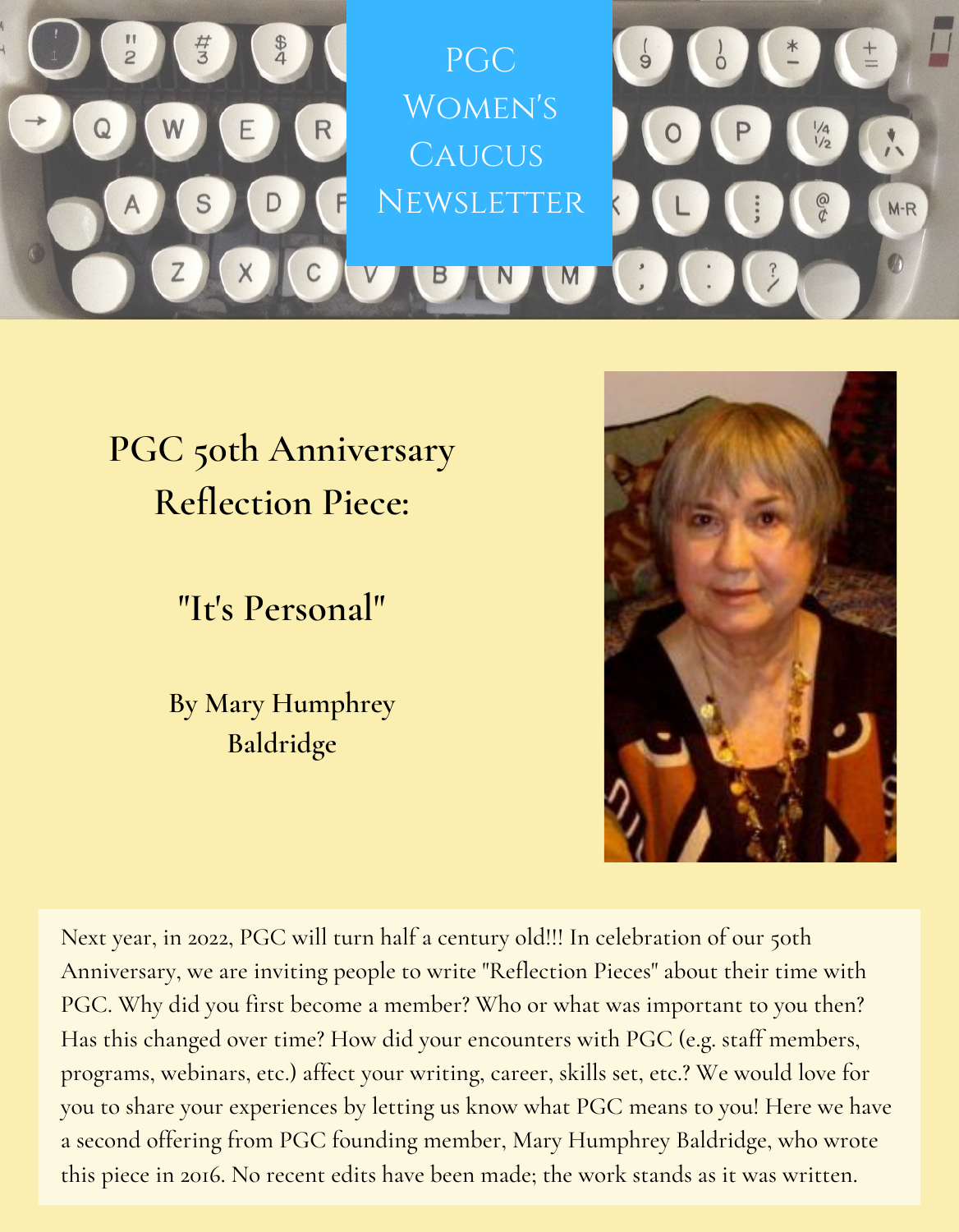## "It's Personal"

Sometimes I have felt like a playwright – or a person, for that matter – without a country. Because I married Harold Baldridge and went with him to New York in 1958, right after University (U of A), my life has been different from what it might have been. I had wanted to be an actress. In fact, at the risk of sounding melodramatic, I once thought I would die if I couldn't act! And I thank Walter Kaasa and Elizabeth Sterling Haynes in Edmonton, B. Iden Payne at the Banff Centre, and, of course, Gordon Peacock at the University of Alberta for giving me the chance to be an actress – for a while. But two little children put an end to that. I knew a number of young women in New York and Woodstock (NY), balancing their lives as actresses and mothers, and realized I couldn't do that: put my children second.

Then, when we returned to Calgary, when Harold became AD of Theatre Calgary in the 1970s, I was I was able to focus on what I wanted to be, to do, to pursue, and that was write plays. Not short stories anymore, not even poetry; although I never did stop writing poetry.

I remember driving back and forth between the Banff Centre and Calgary and thinking: If I can't be an actress, then, obviously, what I should do is write plays. But what? And that's when I wrote *THE PHOTOGRAPHIC MOMENT* (almost all of it in my head). Thanks to Mark Schoenberg, who directed it, the play premiered in 1974 at Theatre 3 in Edmonton, where I was born and raised, as they say; but my parents were both gone by then and both Harold and I were "an only child." My "family" was very small.

It is no exaggeration to say that "the theatre" became my family, people who worked in it, and people I know better than my friends: meaning characters in plays, from Pegeen Mike and Hero (whom I once played) to Hamlet, Ophelia and Gertrude, to Hosanna, the title character in the play by Michel Tremblay, to Walsh and Sitting Bull in Sharon Pollock's *WALSH*, to all the soldiers in *JOURNEY'S END* and, of course, the people I wrote about, the characters in my plays, not just the women but some men, like John Ware, the man and the "myth." As one of my characters says after his death: "We gotta' remember his life and the stories about him. 'Cause his life and his stories are our life